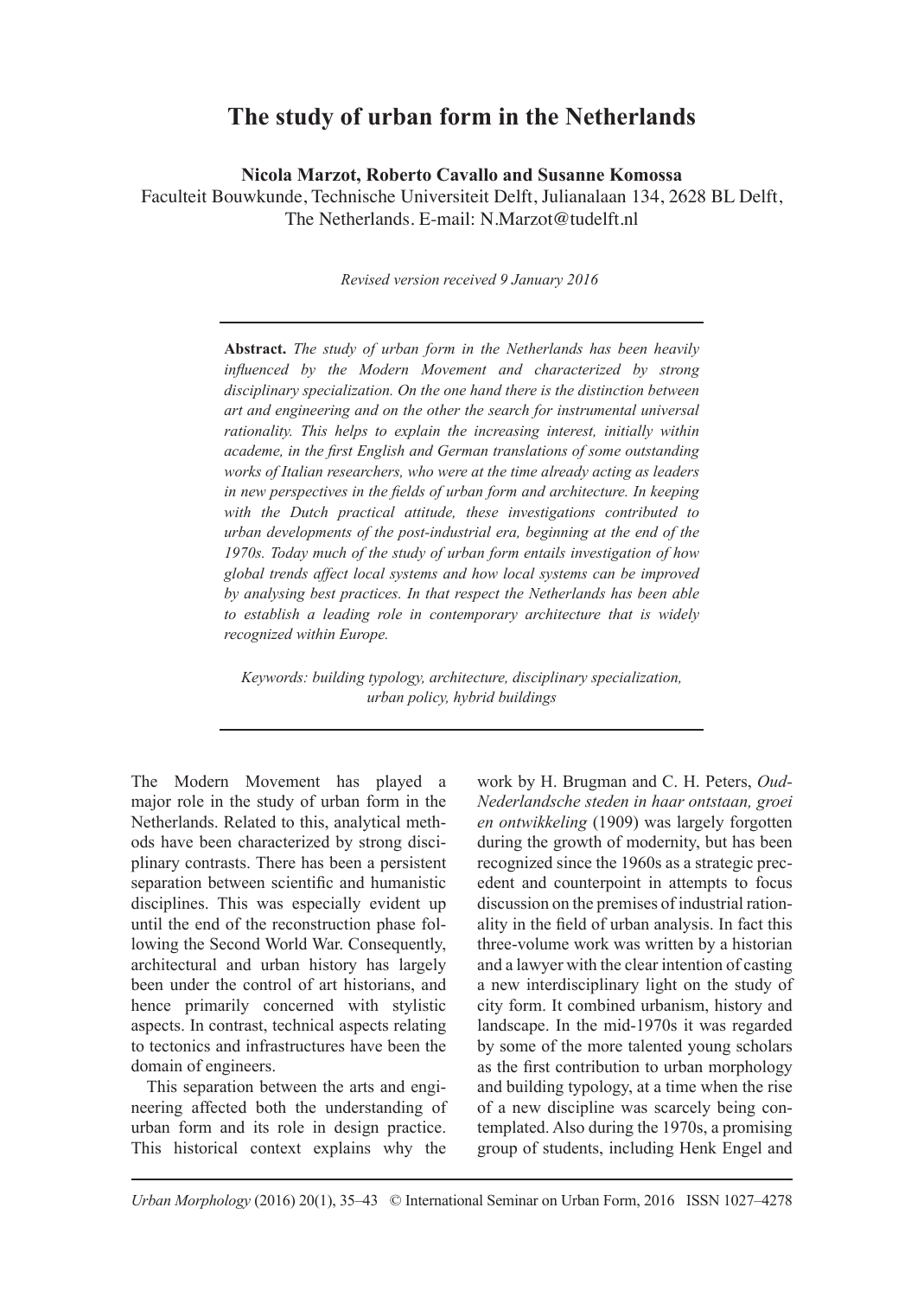Sergio Umberto Barbieri, had started to share a personal interest in urban form and building type and were attending the art and architecture seminar on utopia run by the historian Kees Vollemans, who stressed the importance of subjectivity and human will in design. Vollemans introduced students to the work of Manfredo Tafuri, encouraging discussions relating to *Teoria e storia dell'architettura* (Tafuri, 1968) and *Progetto e utopia* (Tafuri, 1973). An English translation of the latter was available in 1976, and Vollemans himself translated into Dutch extracts from both books for use in lectures and seminars.

The availability of the German edition of Aldo Rossi's *Die architektur der stadt* (Rossi, 1972) was crucial at this time in creating increasing awareness of urban morphology as an interdisciplinary field. Rossi was seen by some as having constructed a new relationship between modernity, history and architectural design and, additionally, between architecture and the form of the city. This perception was above all based on an idea of form derived from *Elementi primari* (Rossi, 1966). According to Rossi the *Elementi primari* preserved their own inner logic despite their change of use over centuries, and they were evidence of an enduring rationality that suggested a timeless archetypal foundation of architecture in which all built artifacts are specific historical interpretations. In this way Rossi seemed to provide young Dutch architects with the possibility of bridging the gap that modernity had exposed between building and history, and therefore between history and rationality. Complementary to Rossi, Tafuri's legacy delivered an architectural criticism concerning history and context, which was missing in the Dutch debate. In fact, these positions were completely different from those of Max Risselada and others that focused on plan analysis and on a close reading of the architectural prototypes of modernism, such as the works of Russian constructivists, or of Ernst May in Frankfurt. To understand this position, it is important to remember that architectural criticism at the time was mainly ideological, based on the work of Alexander Mitscherlich (1963) and Jürgen Habermas (1969). This was

applied to architecture and urbanism but was not concerned with the relationship with architectural and urban form. At this time placing stress on the importance of tracing any artifact back to a related system, or way or thinking, was the way to true understanding of the value and necessity of studying urban form.

From that moment onward there was increasing awareness in the Netherlands that to move to a rationalist position implied relating the language of architectural form to history, which conventionally has its roots in classicism. This was a standpoint very different from that of van Eyck, the Smithsons, Team X, and the legacy of the Modern Movement after the Second World War, which did not recognize any relationship to historical forms (Engel, 2013).

In 1975 the tradition of *stadsanalyse* officially started at the Technische Universiteit Delft with the analysis of areas designated for urban renewal, like the study of Dapperbuurt by Henk Engel and Janne Hobus (Engel and Hobus, 1978). For this work the study of Schoonhoven by Henk Visser was pivotal (Visser, 1964). It focused attention on topography, ground parcellation and site ownership as important factors in urban development and form.

Various branches of teaching followed the direction in which architecture was moving. Within the study of urbanism, Rein Geurtsen (1984) influenced the work of Han Meyer and Maurits de Hoog (Stroink and De Hoog, 1985). This led to a series of graduate theses, such as those of Rob Louët, Casper van der Hoeven and Jos Louwe in 1980, which were published in 1985 in the form of the book *Amsterdam als stedelijk bouwwerk*. Ultimately landscape architecture was also affected by these new developments in research.

# **The construction of a discipline**

The establishment in the Netherlands of a largely new research field identifying itself with urban morphology was the result of converging interests dealing with modernist ideological criticism, rooted in the late-1960s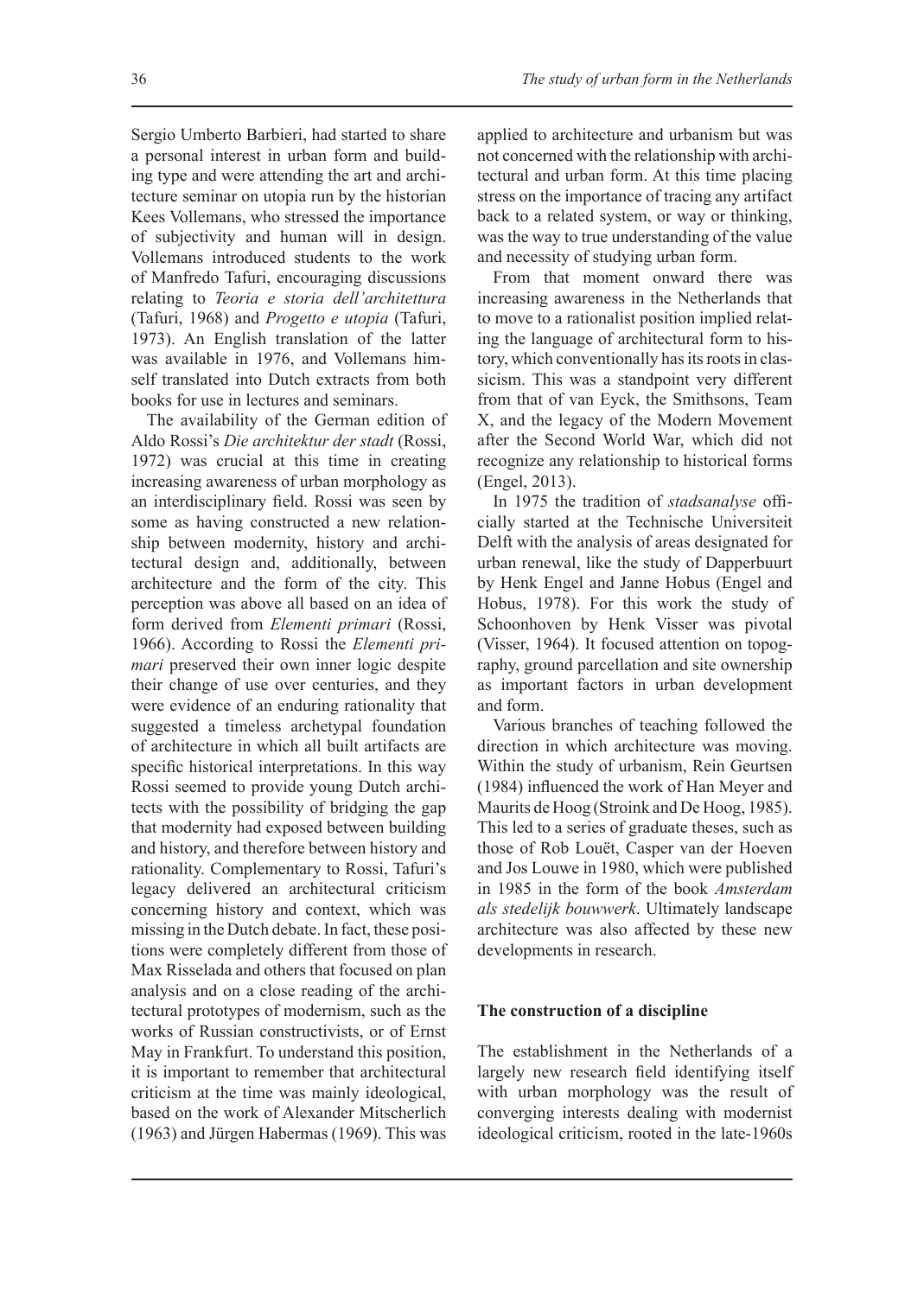student movements and transformations in the structure of the city. Associated with post-industrial economic developments, these aspects would get even more entangled with each other after the end of the 1970s. Significant stimuli were conferences, book translations and exhibitions, which resulted in wider dissemination of what had largely matured within academic symposia. Sergio Umberto Barbieri and Henk Engel organized in 1977 a series of conferences at the Technische Universiteit Delft. Among those invited was the Italian theoretician and architect Giorgio Grassi, leaving behind an important manuscript on typology, published in *Aktie onder architektuur: het ontwerp van 4 architekten* (Risselada *et al*.,1968). In addition, Hans Kollhoff's seminal drawings, published in *Collage city* (Rowe and Koetter, 1978), inspired Barbieri and Engel, suggesting a possible translation of Rossi's ideas on the city. The Dutch translation of Tafuri's *Progetto e utopia* was published in 1978 as *Ontwerp en utopie, architektuur en ontwikkeling van het kapitalisme*. Translated by Barbieri, Boekraad, Denissen and Vollemans, it was immediately recognized as a fundamental step towards the creation of a shared consciousness of the new ideas. However, it did not achieve the expected success. According to the authors, this was probably owing to difficulties with the translation.

In parallel with these intellectual initiatives in the 1990s, the study of urban form was influencing planning practice in, for example, the renewal of nineteenth-century areas such as the Oude Westen next to the city centre in Rotterdam and the Dapperbuurt in Amsterdam. Additionally the approach developed at Technische Universiteit Delft, which matured through links to Italian research and design, was brought to the attention of local municipalities as a criticism of current procedures. In the practice of urban renewal various approaches were evident at that time, including the 'spot-wise' approach of filling in and the so-called 'Bouwen voor de buurt'. By basically denying the overall relationship of the interventions to the city form as a whole, such approaches were mainly concentrating on

inhabitants' needs and interests and directed to improving housing conditions. Among the well-known architects at that time, only Aldo van Eyck, Theo Bosch and Carel Weeber tried to avoid this 'non contextual and ahistorical approach'. The shift to a more urban instead of neighbourhood based ideology and approach took place when local politicians and the *Dienst Stadsontwikkeling*, especially the Rotterdam Municipality, realized that the city was starting to shrink, losing many inhabitants forced to move elsewhere owing to urban renewal policies and practices. The main feature of these policies was the moving of people to new towns, causing declining densities in rebuilt areas and simultaneously an increase in the average amount of space per household. In fact, the number of inhabitants per dwelling in the Netherlands declined.

In an attempt to stop this trend, at the end of the 1970s former harbour areas attracted the attention of local politicians as potential housing areas, including for people with higher incomes. It was realized that without higher-income inhabitants, tax revenues would decline and cultural institutions would be unsupportable. In recognition of this, the pragmatic Dutch spirit was able to form an alliance with the new cultural perspectives that followed modernist practice.

It was against this background that a series of city developments was planned, starting with the Rotterdam Müller Pier Housing Competition in 1977. In the same year, Francesco Dal Co, Kenneth Frampton and Stanislaus von Moos were involved in contributions to the periodicals *Lotus*, *Architectural Review* and *Archithese*, and were invited by *Architecture International Rotterdam* (*AIR*) to deliver a 'critical reading' of Second World War reconstruction interventions in the city of Rotterdam. Their essays (Eykman, 1979) had a remarkable impact on the architectural and urban discourse of the time. Moving away from the initial task of commenting on and criticizing the given list of 22 buildings, all three participants made a plea for a better architectural climate, claiming a central role for reflection and the forming of new ideas regarding the spatial development of the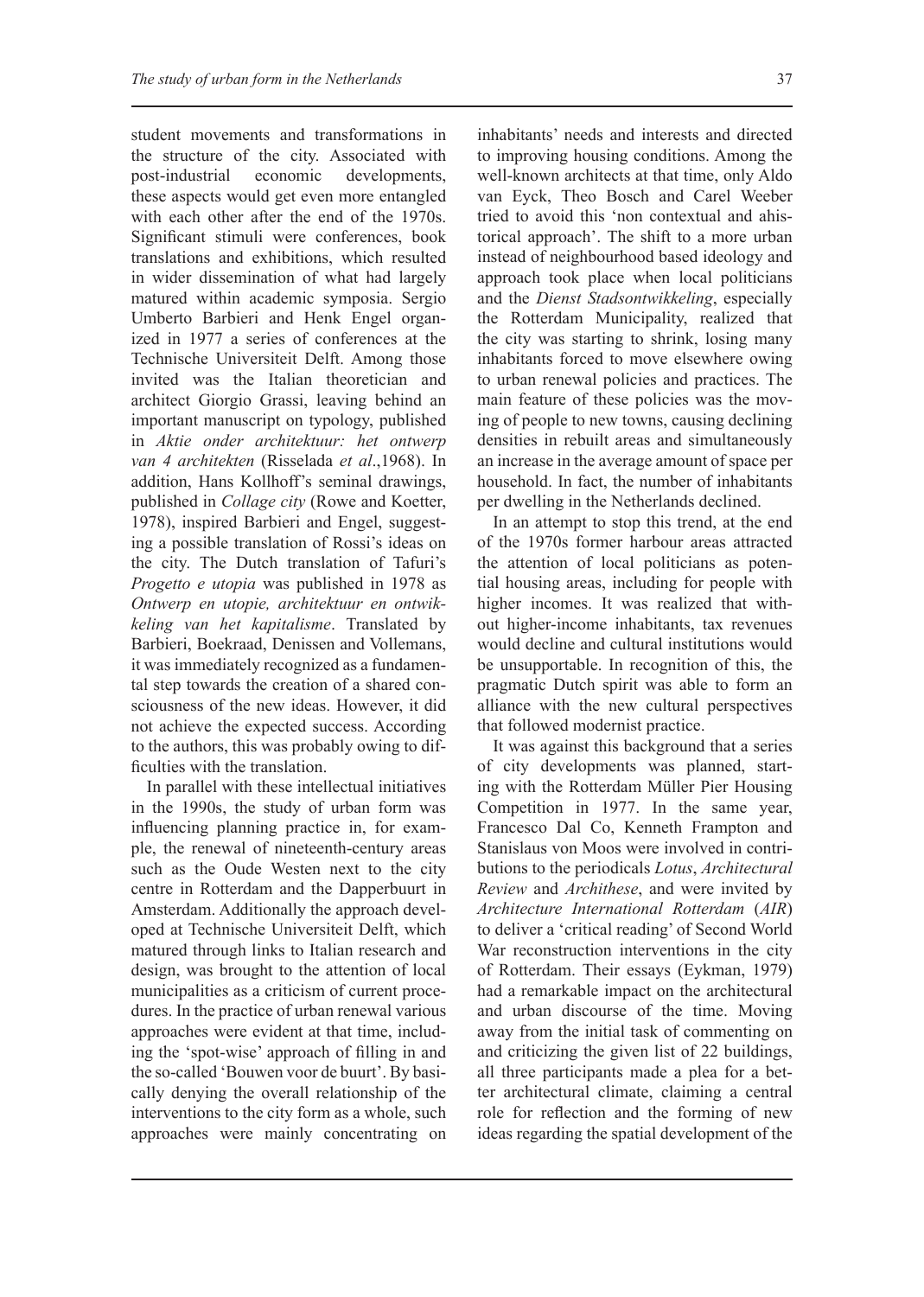city (Vollaard and Gijlema, 2007). It was not by chance that *AIR* invited three historians, since an historical awareness of architecture and the city was considered to be crucial but largely lacking. The challenge was to fill the gap between the approaches of historians and engineers.

This gave rise to a crucial discussion on the reading and understanding of the city. For the *AIR* Design Competition, organized by Barbieri, Weeber and van Hattem, five architects (Joseph Kleiues, Aldo Rossi, Oswald Mathias Ungers, Derek Walker and Richard Meier) were invited to prepare design proposals for the Rijnhaven/Wilhelmina Pier in Kop van Zuid (Barbieri and Weeber, 1982). Rossi's proposal in particular introduced a new form of urban research in the Netherlands, putting forward a manifest for an 'architecture of the city'. The *AIR* manifesto and discussions had a major impact on the thinking of municipalities, not only in Rotterdam and Amsterdam, but also in The Hague. The debate on the results of the *AIR* competition had a major influence on Dutch urban policies and planning activities during the 1980s. It gave rise to a new concern for urban form and the qualities of public space. Another crucial event for the discipline was the Italian exhibition on Venice that Barbieri and Weeber brought to Rotterdam under the title *10 Beelden voor Venetië.*

These events created controversy among the Dutch audience. The authors were blamed for bringing 'paper architecture' into the discussion. Even more crucial was the exhibition *Architectuur en planning* and the related catalogue *Architectuur en planning: Nederland 1940–1980 – Dutch post-war architecture and urban planning*. Barbieri (1983) stressed the demise of a rational architecture as the topic to be pursued.

### **Fields of application**

In relation to the growth of urban morphology John Habraken played a crucial role, emphasizing the idea of 'system' within the production of architectural and urban form. He observed how people were changing their own living spaces, at the individual family scale, by indirectly claiming a role in their construction. After the Second World War the Netherlands was facing a period of unprecedented need for housing with limited financial means: this was the so-called 'wederopbouw periode'. Habraken (1961) developed his idea of 'De drager en de mensen'. His ideas need to be seen in the light of the housing shortage and subsequent industrial methods of construction, including high-rise building. He was attempting a compromise between unavoidable mass production principles and the perceptions of the inhabitants. He distinguished between on the one hand what should be under the control of the institutions, and the rules of technology, and on the other what could be claimed by the community and the individual. The 'cultural' improvement of this approach was immediately evident, and its application in the study of urban fabrics became an element in Habraken's work, especially when high-rise development was criticized and forms of low-rise development became common.

Habraken founded the *SAR* group (*Stichting Architekten Research*) which was related to *Bond Nederlandse Architecten* (*BNA*). Architectural firms, including Van den Broek and Bakema, financed the group. However, there were tensions between *Forum*, the international journal in which Van den Broek and Bakema were involved, and *SAR*. After a failed *SAR* competition in Maarseveld, Van den Broek and Bakema had to leave *SAR* to avoid conflict of interests. Compared to Habraken's attention to the production and building technology of housing, which were deeply imbued with modernity, *Forum* concentrated on new forms of living, and usually took a rather anti-urban, collective stance. Aldo van Eyck developed a more urban approach compared to that of other *Forum* members such as Herman Hertzberger and Piet Blom. This was probably caused by the severe criticism of the so-called Dutch Structuralism by Peter and Alison Smithson in 1962 (Engel, 2007; Smithson, 1991). Van Eyck was stimulated to reformulate his point of view after this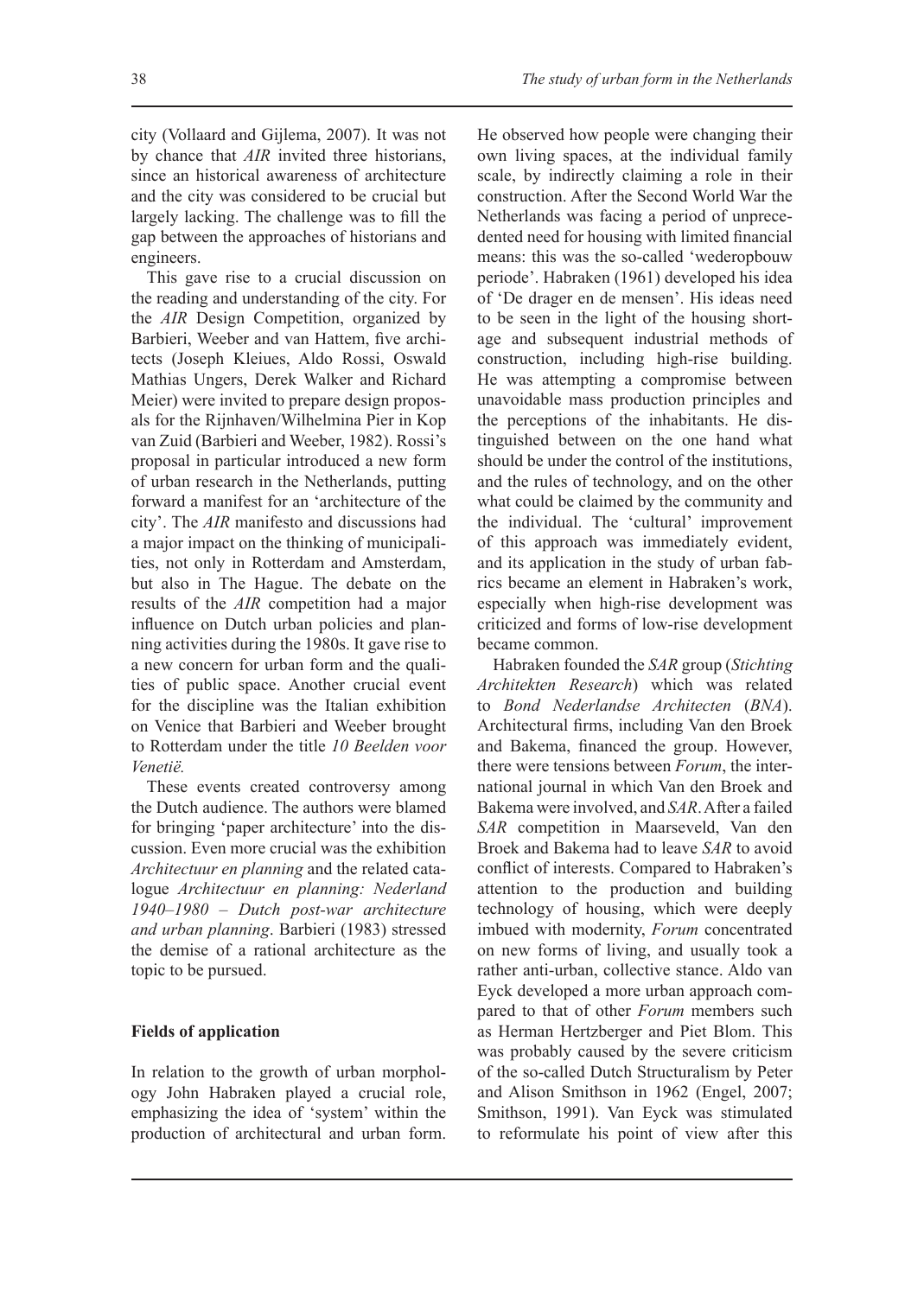criticism. Nevertheless, the tissue theories of Habraken influenced the design and planning of urban renewal areas, such as Jacobsplein in Rotterdam.

With regard to this, Barbieri made a first attempt in the international journal *Lotus International* (Barbieri, 1978) to describe the architectural proposals of van Eyck and Theo Bosch in Zwolle and Weeber in Dordrecht. Although underlining a rational foundation based on industrial principles of repetition and modularity, resembling those still evident in the historical centre, Barbieri retrospectively considered that these examples were not entirely successful. The main problem was that from Granprè Molieré onward architecture in the Netherlands was intended to be either an artistic or a technical practice and Dutch architects seemed not to be able to link these two aspects.

Within this framework, searching for a new rationality rooted in environmental context rather than in universal values and aspirations, the position of the Office for Metropolitan Architecture (OMA) is interesting. To understand it one has to return to the Internationale Bauausstellung in Berlin. There, after his return from the United States, Ungers together with Rem Koolhaas and Elia Zenghelis collaborated and criticized the 'historicist' approach of the Krier brothers. Especially in the proposal for the IJ-plein in Amsterdam in 1980, OMA was trying to continue the form and 'metaphorical' language of modernism. According to Lara Schrijver (2008), Koolhaas attempted to include housing corporations and future inhabitants in decisions about housing plans and design. Such an approach, in which there is provision for discussing alternatives, fits perfectly within Habraken's legacy of guaranteeing the participation of inhabitants in the design-driven decision making process.

This is of course very different from the Italian approach, which basically puts forward the architect as the specialist who makes a comprehensive proposal and leaves the politicians to act upon it. However, a disciplinary approach, developed within a critical architectural discourse, still also holds value in the Dutch context. In this respect Engel's collaboration with Grassi for the 'Bebouwingsplan Vreeswijk Noord' 1999– 2000 in Nieuwegein is of interest.

De Nijl Architecten, the office led by Engel, started its practice in 1979 by incorporating urban analysis into its architectural design work for urban renewal. However, within this perspective, De Nijl tried to move beyond a contextual approach. This procedure was, according to Engel himself, much closer to Rossi's Tendenza idea than to the views of Saverio Muratori, who thought that design should evolve from urban analysis. In fact, while the latter was searching for recurrences within a very specific homogeneous area in which he found evidence of a time-limited historical identity that he called 'type', the former was searching for meta-historical invariants by analysing the same architectural subject under successive transformations, defining them as primary elements. In accord with Rossi's position, Engel believes that urban analysis allows designers to be aware of different developments, for example within Dutch cities, transferring findings from one city to another. In his view, urban analysis generates a kind of knowledge that is proper to architecture intended as an 'autonomous' discipline (Engel *et al*., 2013). In an early project in the Oude Westen district, close to the historical centre of Rotterdam, he introduced for example a gallery on the second floor at the rear of the block in such a way that ground and first-floor dwellings could as far as possible have front doors on the street side. This provides a load-bearing span of about 6 m between dwellings, corresponding to the proportions of a traditional Dutch house. This access feature is at variance with the 'modernistic' portico stairs. It 'imports' a foreign solution in order to connect with former Gothic and nineteenthcentury houses in a modern project, built not by individual owners but by a housing corporation. It is these kinds of forms as well as the architecture of public institutions that establish and fuel city development (Gramsbergen, 2014).

In this respect it is not only Rossi who holds a central position, but also Jean Castex, Jean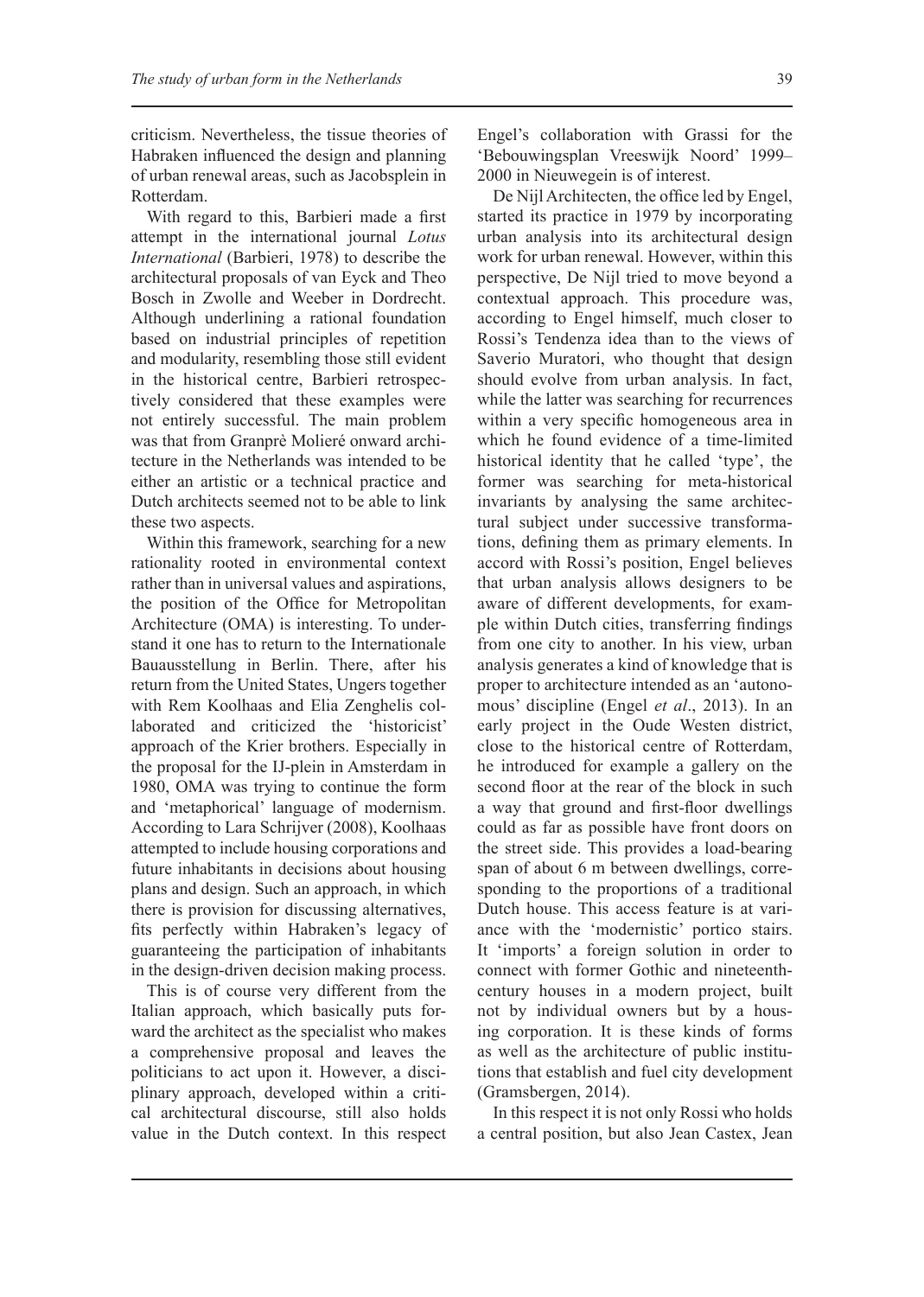Jacques Depaule and Philippe Panerai. With the translation of *Formes urbaines, de l'îlot à la barre,* originally published in 1977 and 7 years later translated into Dutch, not only monuments and institutions, but also transformations of the urban block enter Dutch discourse. Differing from the Italians, this Versailles school of urban morphology also took account of the common places of life in its studies, addressing the everyday environment of city dwellers: blocks and streets. Additionally, their studies had a broad time span, starting from the Paris of Haussmann and ending with the prototypical blocks of modernism/Congrès International d'Architecture Moderne. In fact, this research group assumes the presence of an inner logic that links the history of urban forms to everyday practices. In other words, it maintains that these practices are reflected in specific urban and architectural models, like the building block in a particular city at a particular moment in time.

In the Netherlands the design competition of the Haarlem Hofjes in 1992 reflects and reintroduces the *Hof*, the courtyard, as a typical feature of Dutch city form. The De Nijl projects of Paddepoel, Gouda and Vreeswijk all feature the *Hof* as a fundamental urban element. Sometimes it was already present in the urban tissue, as in Haarlem where it is a constituent element; in other cases it was introduced anew. In Maastricht the urban plan of the Sphinx Ceramique Terrain, a masterplan by Jo Coenen, Barbieri and Geurtsen, commissioned by the municipality in 1987–90, shows the urban block as an architectural object and urban entity that brings street, block and court into a very specific mutual relationship. In 1982 Weeber's design for the Venserpolder in Amsterdam experiments with the perimeter block, as opposed to the 'open composition' as introduced in the Netherlands before and after the Second World War. These proposals basically paved the road for experiments in the 1990s, such as the KNSM-eiland in Amsterdam, where Kollhoff introduced the urban block as 'Großform'.

To complete the panorama, in the field of landscape architecture it is worth mentioning the work of Clemens Steenbergen at the

Technische Universiteit Delft. Thanks to his efforts, the knowledge legacy developed by students in the field of architecture and urbanism in the 1980s is evident in the attempt to redefine the architecture of the garden and the landscape within the renewed analytical approach in landscape design. In this respect the book *Architecture and landscape*, coedited in 1996 with Wouter Reh (Steenbergen and Reh, 1996), is an interesting example of projecting urban form into the dimension of the landscape. However, despite the impact of the book, Steenbergen did not succeed in establishing a critical legacy in the design of the Dutch landscape. The problem with landscape architects is that they tend to emphasize drawing, not translating the technical aspect of land reclamation into a cultural reflection of the territory (Reh, 1996). Regarding Dutch landscape, Simon Schama's popular books also help to clarify the Dutch mentality (Schama, 1988). An attempt to systematize morphological approaches in the Netherlands is available in 'Stadsmorfologie, een proeve van vormgericht onderzoek ten behoeve van stedenbouwhistorisch onderzoek' (Koster, 2001).

### **Conclusion**

Both aspirations and opportunities have played a part in the growth of interest in urban morphology and building typology in the Netherlands. In the case of the former, the theoretical legacy of the Italian intellectual criticism of modernity was important, notably in Tafuri's *Progetto e utopia*. As far as the latter is concerned, the influence of Dutch culture has been important: its pragmatism, once deprived of any ideological premise, heavily affected the transformation of the city during the 'post-industrial' phase. Especially relevant was the deep concern about planning practice as it existed in the 1960s and 1970s. That practice led to the production of an excess of cheap social housing in cities while, paradoxically, the number of inhabitants in the major cities was decreasing. In addition, housing for higher income residents was in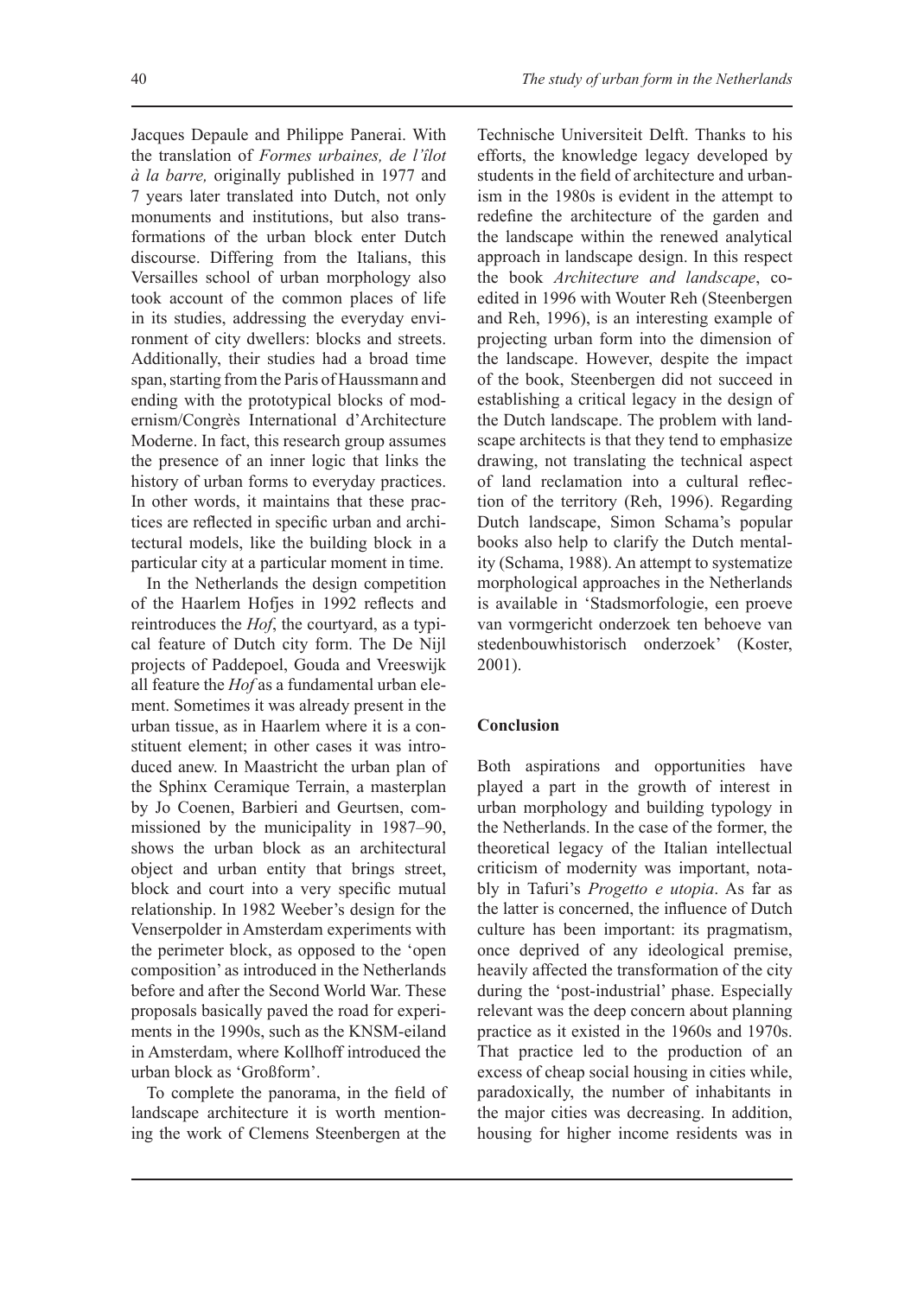short supply, which meant that municipalities failed to receive sufficient tax income to maintain existing levels of urban amenity.

These circumstances demanded a clear policy. The new brief entailed more expensive housing at higher density near to city centres and 'densification' of existing tissue, to counteract the previous phase of dispersal of people and opportunities. Density studies, income calculations and the creation of consensus were all needed. The political programme changed and the architect's task was to reformulate the design brief and produce comprehensive and consistent proposals. The new approach required new instruments. A great number of 'density' studies were produced. Dutch architects became renowned for combining qualitative and quantitative approaches. Many important studies on this subject have been published (see, for example, Bergerhauser Pont and Haupt, 2010). In fact this combined approach was still evident during the decades that followed, lasting until the recent economic-financial crisis.

These practical considerations have recently been added to by discussions within ISUF. Many researchers within ISUF prefer analytical methods of investigation while in the Netherlands design practice remains the main priority. In addition, the influence of the Italian legacy remains significant. Looking back, it is evident that Rossi played a leading role, and the position and influence of Muratori, which was known before ISUF came into being, should not be underestimated. However, while the Muratorian perspective was that the 'design solution' would follow from analysis of existing urban form, emphasizing that this would provide the key to development and change, in the Dutch perception of urban form and building type, influenced by Rossi's work, analysis and design act as different categories. More precisely, analysis determines the field and framework in which the Dutch architect formulates the brief. Whereas Muratori considers the city as a continuum, Rossi understands it as a fragile composition and an unstable battlefield of varying competing initiatives, and therefore as a political artifact.

Today Dutch and Italian practices differ in the way that political choices are made. In the Netherlands, it seems that architectural criticism does not affect the political sphere, since the latter is concerned with the technical level of local municipalities, developers and architects. In Italy the autonomous value of the architectural proposal is understood as part of the political debate even if, paradoxically, it does not affect it. In fact, it is evident that to establish a prominent position as an architect in Italy one needs to come up with an original theoretical architectural position and programme, as in the case of Rossi's *Tendenza* (Bonfanti *et al*., 1973) or Giancarlo de Carlo's *Participation* (De Carlo, 1973). In due course it has become important for an Italian architect to associate his position with congenial political parties, knowing that this association will remain at the level of pure 'representation' of political struggle without interfering with actual developments.

For different reasons, including different degrees of political awareness, the belief that architecture as a physical dimension of planning and building should or could be part of the public debate seems to be an aspect of idealism in both the Netherlands and Italy. However, disenchantment of the former Dutch epigones of urban morphology came at the end of the 1980s and the beginning of the 1990s. At that point it was already clear that the rational foundation of architecture was no longer an ideological possibility, but ultimately a disciplinary one. This is why Koolhaas  $-$  who is able to reduce the urban problematic to  $operational$  pragmatism – is often mentionedas the antagonist of Rossi. This also explains how, as *AIR* tried and partly succeeded, Dutch architects continue to act coherently with regard to the initial assumptions of the discipline, once deprived of its original political claims.

#### **Acknowledgements**

The authors are grateful to Professor Henk Engel and Professor Sergio Umberto Barbieri for the valuable information they provided during interviews.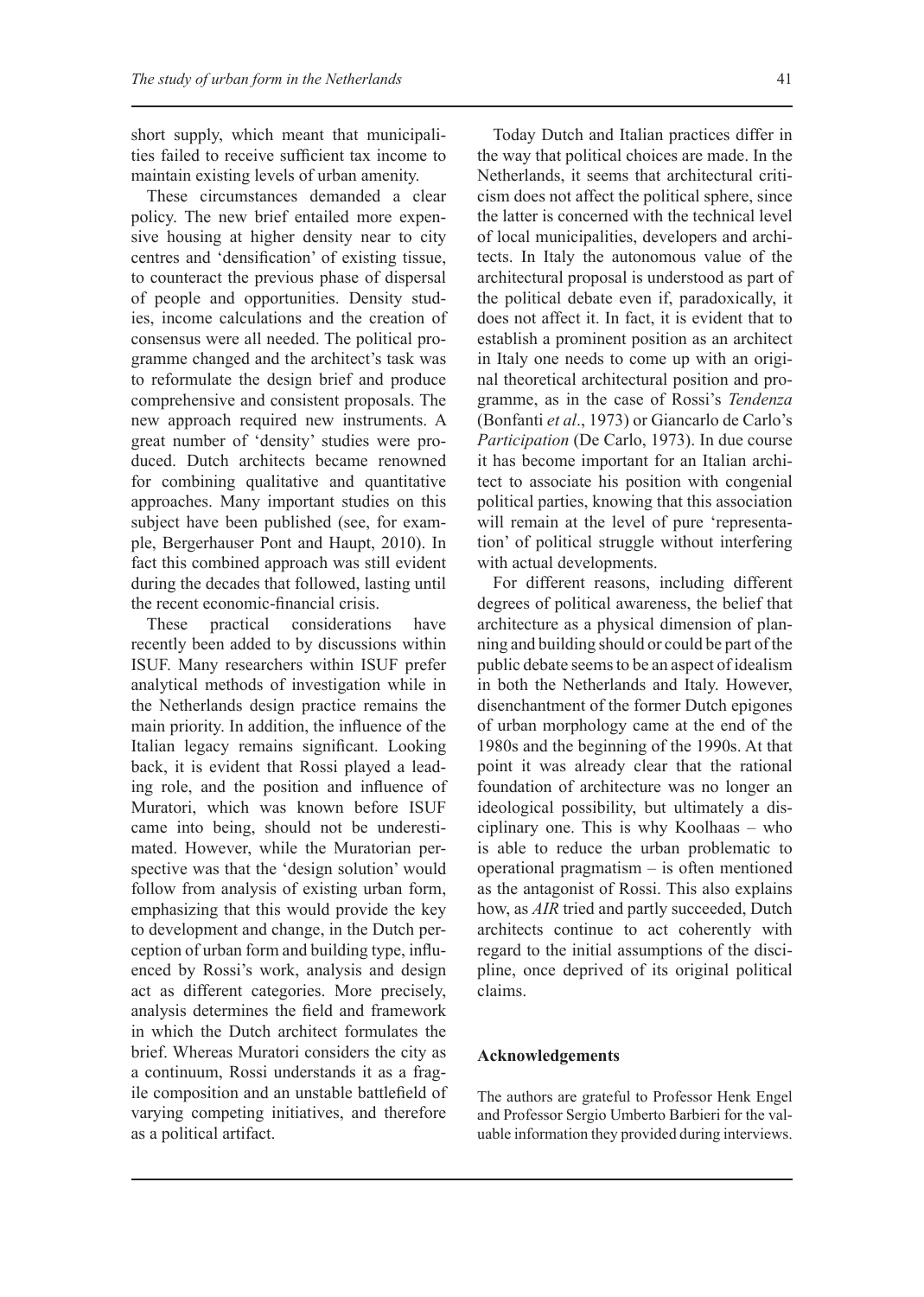#### **References**

- Barbieri, S. U. (1978) 'Inversione di tendenza. Dalla città-territorio alla città storica', *Lotus International* 18, 54–5.
- Barbieri, S. U. (1983) *Architectuur en planning: Nederland 1940–1980. Dutch postwar architecture and urban planning* (010 Idea, Rotterdam).
- Barbieri, S. U. and Weeber, C. (1982) *De Kop van Zuid- ontwerp en onderzoek* (Rotterdamse Kunststichting Uitgeverij, Rotterdam).
- Berghauser Pont, M. and Haupt, P. (2010) *Spacematrix: space, density and urban form* (NAi Publishers, Rotterdam).
- Brugman, H. and Peters, C. H. (1909) *Oud-Nederlandsche steden in haar ontstaan, groei en ontwikkeling* (A. W. Sijthoff's Uitgevers-Maatschappij, Leiden).
- Bonfanti, E., Bonicalzi, R., Rossi, A., Scolari, M. and Vitali, D. (eds) (1973) *Architettura razionale* (Franco Angeli Editore, Milano).
- Castex, J., Depaule, J-C. and Panerai, P. (1977) *Formes urbaines, de l'îlot à la barre* (Bordas, Paris).
- De Carlo, G. (1973) *L'architettura della partecipazione* ( Il Saggiatore, Milano).
- Engel, H. (2007) 'Team 10 revisited', *Overholland* 4, 115–26.
- Engel, H. (2013) 'The Neo-rationalist perspective', in Peckham, A. and Schmiedeknecht, T. (eds) *The rationalist reader: architecture and rationalism in Western Europe 1920–1940 / 1960–1990* (Routledge, London) 188–98.
- Engel, H. and Hobus, J. (1978) *Typologie en morfologie van de dapperbuurt* (Interne publikatie afdeling der Bouwkunde, TH Delft).
- Engel, H., Van Velzen, E. and Van de Wal, O. (2013) *Vernieuwing van de stadsvernieuwing: pleidooi voor ontwerpkracht* ( Trancity Valiz, Amsterdam).
- Eykman, L. G. (1979) 'Drie keurmeesters en de kwaliteit van de discussie over architectuur', *Wonen-TA/BK* 16/17, 12–16.
- Geurtsen, R. (1984) *Middelen en technieken van stedebouwkundig ontwerpen* TU Delft Bouwkunde 1983/84 (Interne publikatie afdeling der Bouwkunde, TH Delft).
- Gramsbergen, E. (2014) *Kwartiermakers in Amsterdam: stedelijke instellingen als aanjagers van de ruimtelijke ontwikkeling, 1580–1880* (Van Tilt, Nijmegen).
- Habermas, J. (1969) *Strukturwandel der òffentlichkeit: untersuchungen zu einer kategorie der*

*bürgerlichen Gesellschaft* (Luchterhand Verlag, Neuwied).

- Habraken, J. (1961) *De dragers en de mensen: het einde van de massawoningbouw* (Scheltema and Holkema, Amsterdam).
- Koster, E. (2001) 'Stadsmorfologie, een proeve van vormgericht onderzoek ten behoeve van stedenbowehistorisch onderzoek', unpublished PhD thesis, Rijksuniversiteit, Groningen.
- Mitscherlich, A. (1963) *Auf dem weg zur vaterlosen gesellschaft: ideen zur sozialpsychologie* (Beltz, Landsberg)
- Polano, S. and Barbieri, U. (1976) 'La charte d'Athènes realisée ou le silence de l'architecture', *L'Architecture d'aujourd'hui* 187, 2–6.
- Reh, W. (1996) *Arcadia en metropolis: het landschapsexperiment van de verlichting: de anatomie van het picturale ontwerp in de landschapsarchitectuur* (Publicatiebureau Bouwkunde, Delft).
- Risselada, M., van Staaden, J. and Tilman, H. (eds) (1968) *Aktie onder architektuur: het ontwerp van 4 architekten* (Oblong 4to. Oorspronkelijke omslag, Delft).
- Rossi, A. (1966) *L'architettura della città*  (Marsilio, Padova).
- Rossi, A. (1972) *Die architektur der stadt* (AHA-BUCH GmbH, Einbeck).
- Rowe, C. and Koetter, F. (1978) *Collage city* (MIT Press, Cambridge MA).
- Schama, S. (1988*) The embarrassment of riches: an interpretation of Dutch culture in the Golden Age* (California University Press, Oakland).
- Schrijver, L. S (2008) 'Ungers and Koolhaas: urban conditions and architectural form', in Engel, H. and Claessens, F. (eds) *OverHolland* 6, 12–15.
- Smithson, A. (ed.) (1991) *Team 10 Meetings 1953–1984* (Publikatieburo Bouwkunde, Delft).
- Steenbergen, C. M and Reh, W. (eds) (1996) *Architecture and landscape* (Thoth, Bussum).
- Stroink, R. and De Hoog, M. (1985) 'Recensie Amsterdam als stedelijke bouwwerk: een morfologische analyse', *OASE* 11, 5–13.
- Tafuri, M. (1968) *Teorie e storia dell'architettura*  (Laterza, Bari).
- Tafuri, M. (1973) *Progetto e utopia: architettura e sviluppo capitalistico* (Laterza, Bari).
- Tafuri, M. (1978) *Ontwerp en utopie, architektuur en ontwikkeling van het kapitalisme*, translated by Barbieri, S. U., Boekraad, C., Denissen, F. and Vollemans, K. Sunschrift 117 (Marxisme en Kultuur, Nijmegen).